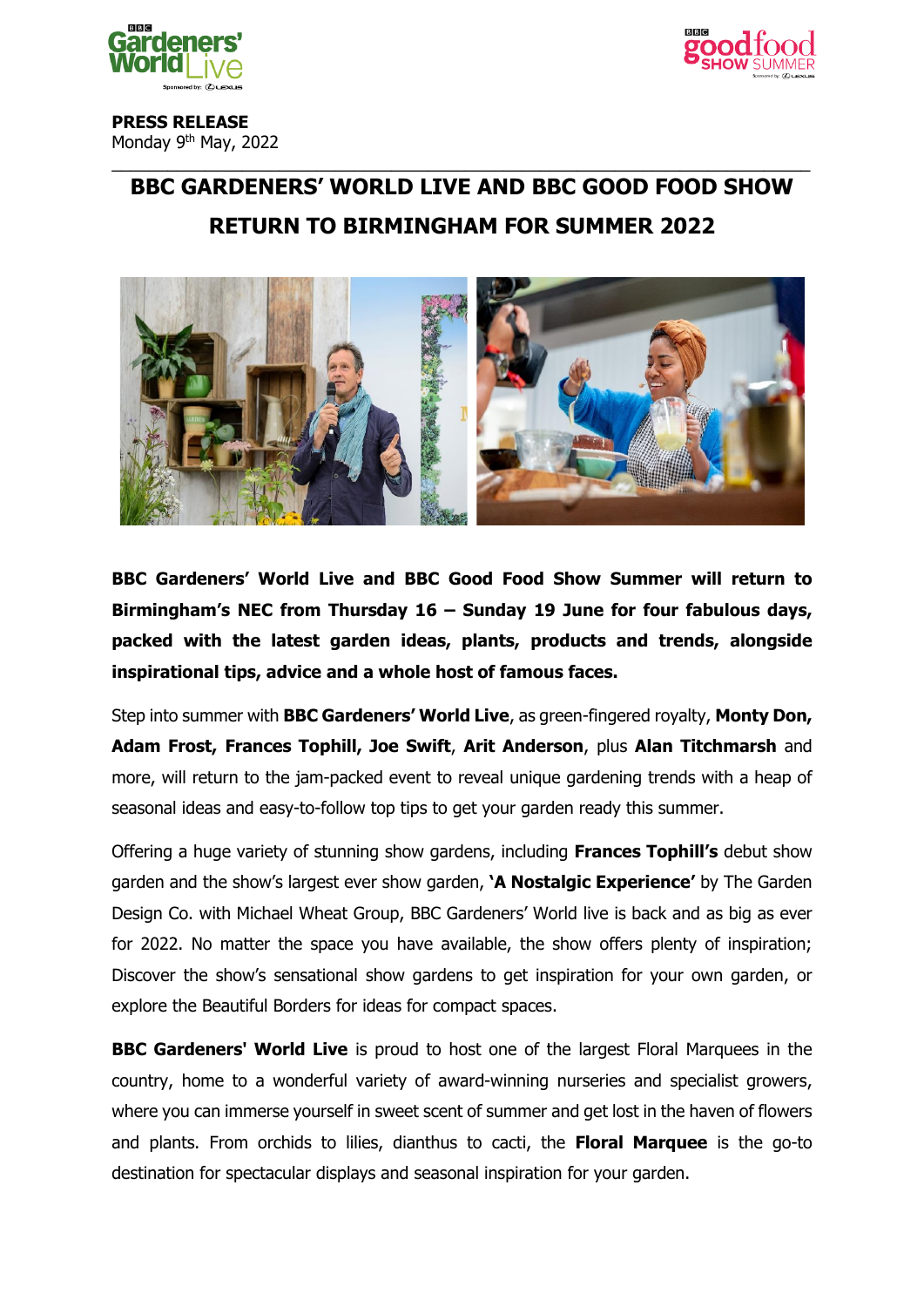



#### **PRESS RELEASE**

Monday 9<sup>th</sup> May, 2022

\_\_\_\_\_\_\_\_\_\_\_\_\_\_\_\_\_\_\_\_\_\_\_\_\_\_\_\_\_\_\_\_\_\_\_\_\_\_\_\_\_\_\_\_\_\_\_\_\_\_\_\_\_\_\_\_\_\_\_\_\_\_\_\_\_\_\_\_\_\_\_\_\_\_\_ 2022 marks 100 years of the BBC and, to celebrate, a selection of displays in the Floral Marquee will be inspired by popular BBC programmes, from The Archers to Only Fools and Horses. The Floral Marquee will also pay homage to the show's roots in Birmingham with a Pebble Mill inspired display, which was personally designed by Peter Seabrook who passed away earlier this year, and Peaky Blinders-inspired feature designed by Alexandra Froggatt.

This year's show will also shine a spotlight on sustainability, offering tips and inspiration which aim to make sustainable gardening accessible to all. Make a beeline for the Practically Plastic-Free Garden and Marshalls Sustainability Garden for simple ideas to grow your garden in a greener way. What's more, Frances Tophill's debut Show Garden has recycling at its heart and will be peat-free, while the floral marquee will offer an all-new Pot Swap where selected exhibitors will exchange visitors' plastic pots received with plants bought at the Show with more sustainable alternative, so the originals can be returned to the nurseries and reused.

Plus, drop in to the **My Gardeners' World Stage, Let's Grow Your Own stage and BBC Gardeners' World Magazine Stage** for talks and sessions, offering expertise and top tips, with exhibitors from the show and special guests including Frances Tophill and Adam Frost, among others. Additionally, book a seat in the **BBC Gardeners' World Live Theatre** to see top experts in entertaining and informative talks.

For the first time since 2019, BBC Good Food Show Summer will return alongside BBC Gardeners' World Live with a star-studded line-up of the nation's favourite chefs, including **James Martin, Dame Mary Berry**, **John Torode** and **Nadiya Hussain** alongside Michelin masters **Tom Kerridge** and **Michel Roux**, plus many more.

Alongside returning show favourites, this year's **BBC Good Food Show Summer** will also welcome a new selection of foodie faces, including **John Whaite**, **Jane's Patisserie**, **Andi Oliver** and Michelin-star chef **Paul Ainsworth**.

Browse, shop and taste your way around an amazing selection of hand-picked artisan producers and well-known brands. From the latest innovative kitchen gadgets to the freshest seasonal produce and exciting products, dive into a food lover's paradise and discover new delicious flavours.

Why not add a trip to the **Big Kitchen** to your visit, where you can experience the very best celebrity chefs and experts cooking delicious dishes live on stage. New for 2022, discover the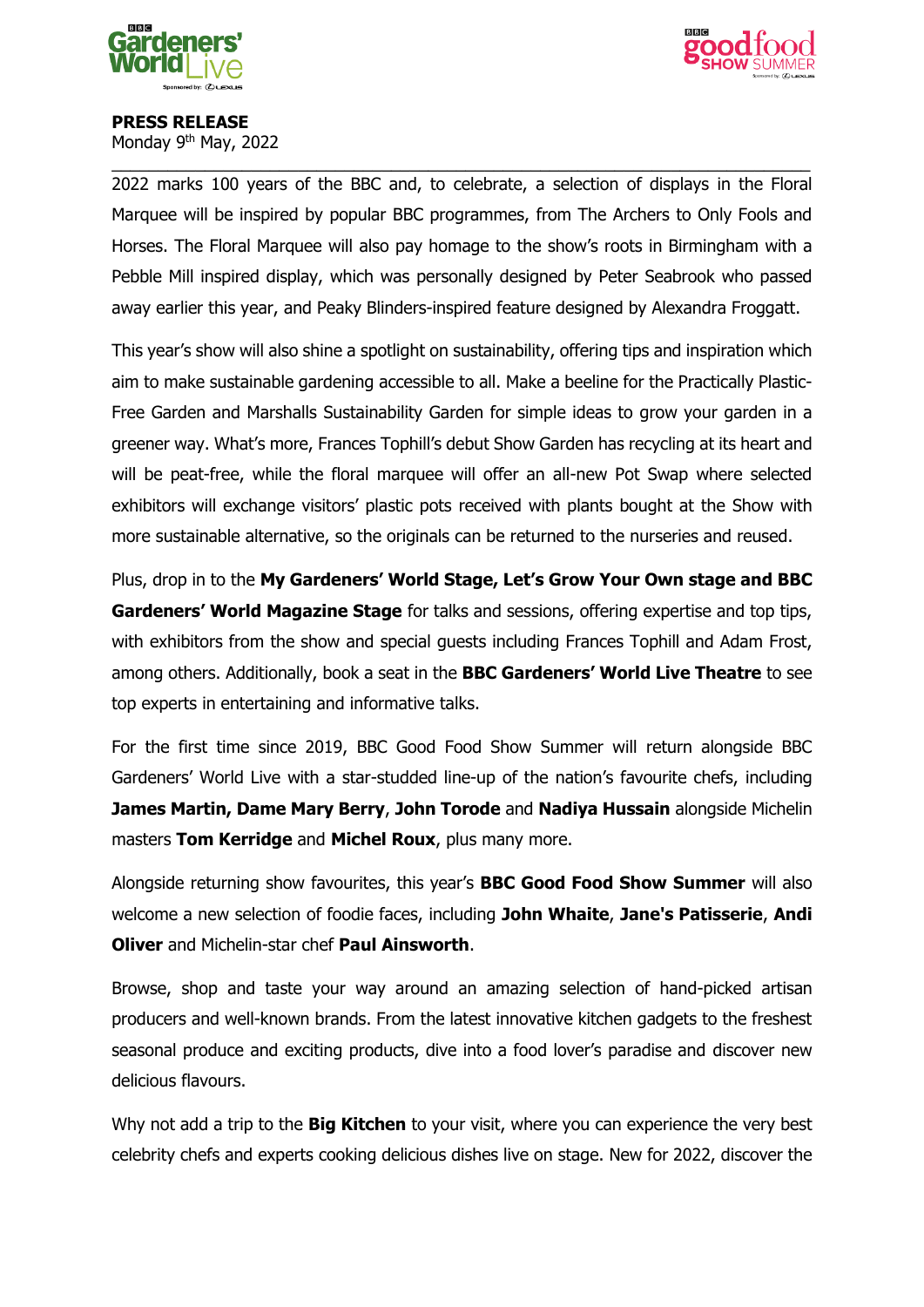



# **PRESS RELEASE**

Monday 9th May, 2022

\_\_\_\_\_\_\_\_\_\_\_\_\_\_\_\_\_\_\_\_\_\_\_\_\_\_\_\_\_\_\_\_\_\_\_\_\_\_\_\_\_\_\_\_\_\_\_\_\_\_\_\_\_\_\_\_\_\_\_\_\_\_\_\_\_\_\_\_\_\_\_\_\_\_\_ all-new masterclasses hosted by drinks expert and connoisseur **Tom Surgey**, for as little at £6.

Brand-new for this summer, the **Italian Kitchen**, hosted by **Chris Bavin**, offers the chance to be inspired by top chefs and experts including **Gennaro Contaldo, Ravneet Gill, Chef Giovanni Santoro, Joe Hurd** and **Ruby Bhogal** as they stir-up the very best Italian dishes and showcase new ways to make traditional dishes, giving guests plenty of tips and inspiration along the way.

Both Shows are renowned for the exceptional shopping opportunities, with hundreds of exhibitors showcasing new and exciting products. Whether you're an avid gardener who wants to look at the award-winning **Show Gardens, Beautiful Borders** and the **Floral Marquee**, to pick up new tips and garden ideas, or perhaps you're a keen foodie ready to discover new and exciting flavours, one ticket will once again give you entry to both Shows, so you can wander freely all day!

**Adam Frost**, who will be sharing tips and advice in the BBC Gardeners' World Live Theatre on Saturday and Sunday at the Show, said: "Gardeners' World Live is a great event for the gardening community to come together and celebrate what we love with beautiful displays and a jam-packed event. The show is also perfect for anybody looking for exciting garden inspiration to try at home - I'll see you there!"

**Tom Kerridge**, who will be cooking in the Big Kitchen sessions on Thursday, said: "There aren't many events that compare to the **BBC Good Food Show Summer** – filled with live entertainment, cooking inspiration, shopping and tasting, it really is the ultimate summer day out for food lovers. I'm excited to return to the show and share my top tips and tricks with this year's visitors."

For more information and to book tickets to **BBC Gardeners' World Live** and **BBC Good Food Show Summer**, please visit [www.bbcgardenersworldlive.com](http://www.bbcgardenersworldlive.com/) or [www.bbcgoodfoodshow.com](http://www.bbcgoodfoodshow.com/) 

# **ENDS**

For all press enquiries please contact Rewired PR: Marie Larner [Marie@rewiredpr.com](mailto:Marie@rewiredpr.com)